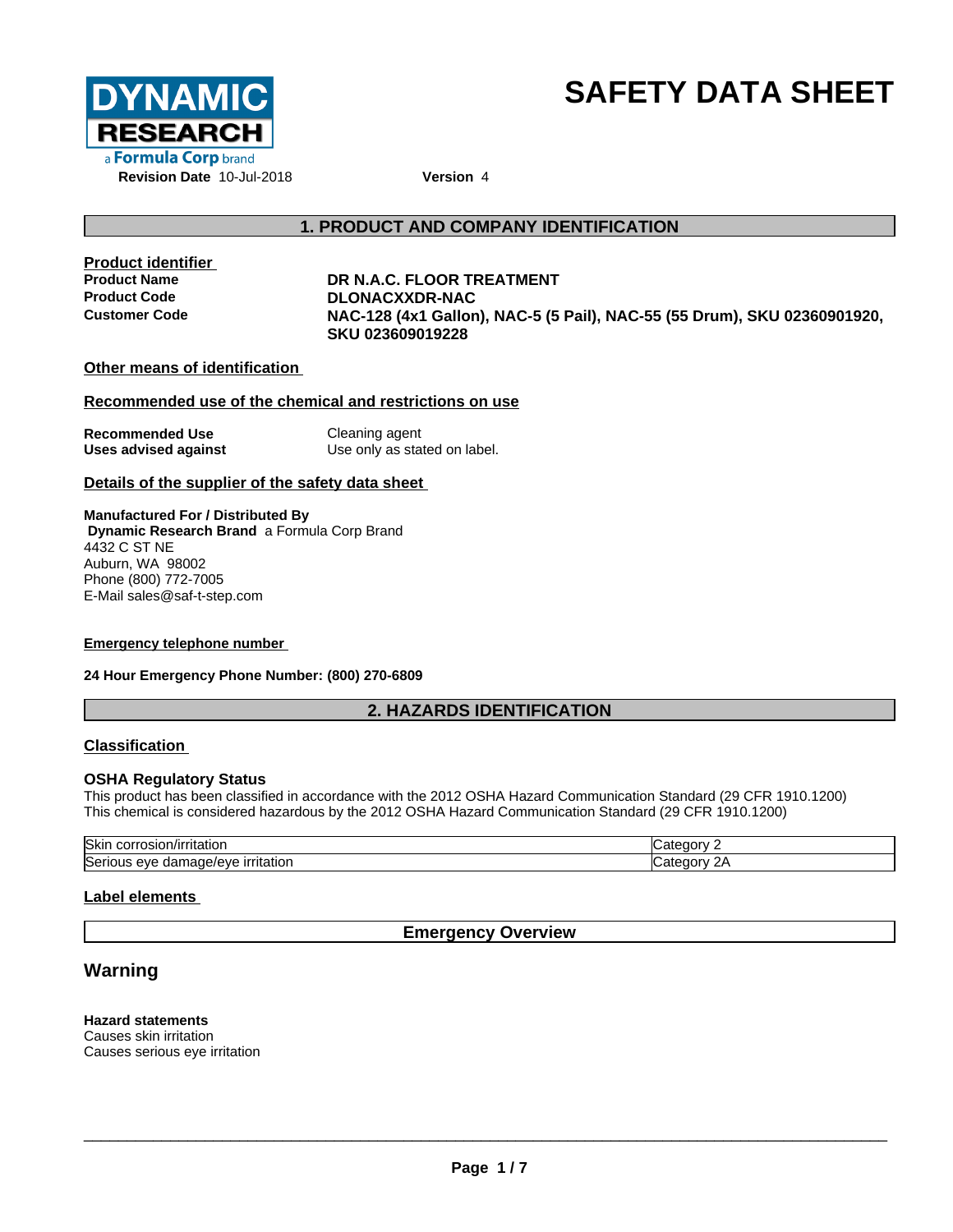

# **Precautionary Statements - Prevention**

- Wash face, hands and any exposed skin thoroughly after handling
- Wear protective gloves/protective clothing/eye protection/face protection

# **Precautionary Statements - Response**

- Specific Treatment (See Section 4 on the SDS)

IF IN EYES: Rinse cautiously with water for several minutes. Remove contact lenses, if present and easy to do. Continue rinsing. If eye irritation persists: Get medical advice/attention.

IF ON SKIN: Wash with plenty of soap and water. If skin irritation occurs: Get medical advice/attention. Take off contaminated clothing and wash before reuse.

IF INHALED: Remove victim to fresh air and keep at rest in a position comfortable for breathing.

IF SWALLOWED: Rinse mouth. DO NOT induce vomiting. Drink plenty of water.

# **Precautionary Statements - Storage**

- Keep out of reach of children

# **Precautionary Statements - Disposal**

- Disposal should be in accordance with applicable regional, national and local laws and regulations

# **Hazards not otherwise classified (HNOC)**

**Other Information**<br>Unknown Acute Toxicity

0% of the mixture consists of ingredient(s) of unknown toxicity

# **3. COMPOSITION/INFORMATION ON INGREDIENTS**

| <b>Chemical Name</b>        | CAS No.        | Weight-% | <b>Trade Secret</b> |
|-----------------------------|----------------|----------|---------------------|
| Potassium Oleate            | 143-18-0       | I-a      |                     |
| Monoethanolamine            | 141-43-5       | ה-ו      |                     |
| 2-(2-methoxypropoxy)propano | 34590-94-8     | -0       |                     |
| Triethanolamine             | $102 - 71 - 6$ | l -5     |                     |
| Diethanolamine              | $111 - 42 - 2$ | <∪.      |                     |

\*The exact percentage (concentration) of composition has been withheld as a trade secret.

# **4. FIRST AID MEASURES**

# **First aid measures**

| <b>Skin Contact</b> | Wash skin with soap and water.                                                                  |
|---------------------|-------------------------------------------------------------------------------------------------|
| Eye contact         | Rinse thoroughly with plenty of water for at least 15 minutes, lifting lower and upper eyelids. |
|                     | Consult a physician                                                                             |
| <b>Inhalation</b>   | Remove to fresh air.                                                                            |
| Ingestion           | Clean mouth with water and drink afterwards plenty of water.                                    |
|                     |                                                                                                 |

# **Most important symptoms and effects, both acute and delayed**

**Symptoms** Any additional important symptoms and effects are described in Section 11: Toxicology Information.

# **Indication of any immediate medical attention and special treatment needed**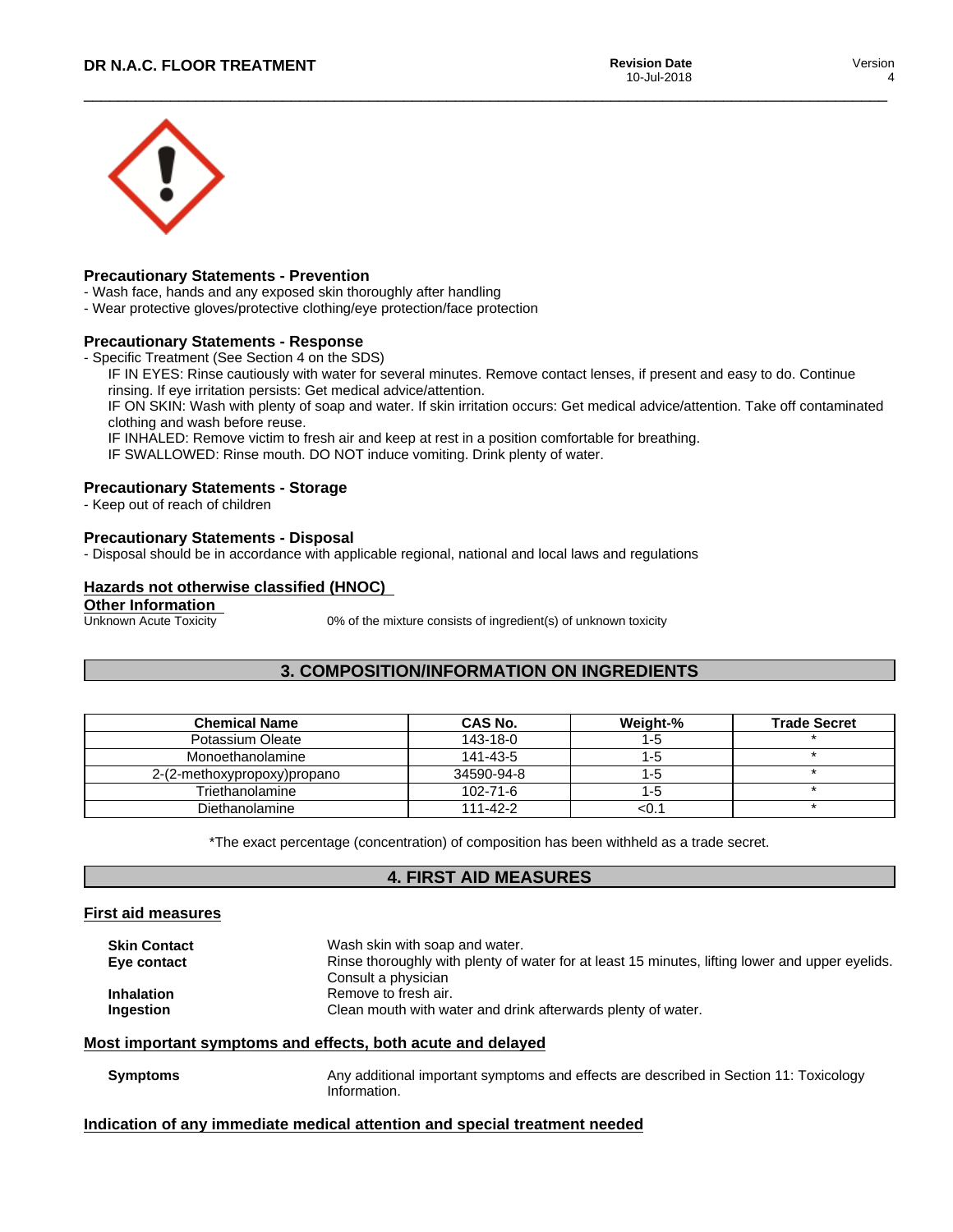**Note to physicians** Treat symptomatically.

# **5. FIRE-FIGHTING MEASURES**

**Suitable extinguishing media** Use extinguishing measures that are appropriate to local circumstances and the surrounding environment.

**Protective equipment and precautions for firefighters** As in any fire, wear self-contained breathing apparatus pressure-demand, MSHA/NIOSH (approved or equivalent) and full protective gear

# **6. ACCIDENTAL RELEASE MEASURES**

#### **Personal precautions, protective equipment and emergency procedures**

**Personal precautions** Ensure adequate ventilation, especially in confined areas.

#### **Environmental precautions**

**Environmental precautions** See Section 12 for additional ecological information.

# **Methods and material for containment and cleaning up**

| <b>Methods for containment</b> | Prevent further leakage or spillage if safe to do so. |
|--------------------------------|-------------------------------------------------------|
| Methods for cleaning up        | Pick up and transfer to properly labeled containers.  |

# **7. HANDLING AND STORAGE**

#### **Precautions for safe handling**

**Advice on safe handling** Handle in accordance with good industrial hygiene and safety practice.

# **Conditions for safe storage, including any incompatibilities**

| <b>Storage Conditions</b> | Keep containers tightly closed in a dry, cool and well-ventilated place. |
|---------------------------|--------------------------------------------------------------------------|
| Incompatible materials    | None known based on information supplied.                                |

# **8. EXPOSURE CONTROLS/PERSONAL PROTECTION**

# **Control parameters**

**Exposure Guidelines** This product, as supplied, does not contain any hazardous materials with occupational exposure limits established by the region specific regulatory bodies.

| <b>Chemical Name</b>                      | <b>ACGIH TLV</b>                                        | <b>OSHA PEL</b>                                                                                                                                                                                        | <b>NIOSH IDLH</b>                                                                                  |
|-------------------------------------------|---------------------------------------------------------|--------------------------------------------------------------------------------------------------------------------------------------------------------------------------------------------------------|----------------------------------------------------------------------------------------------------|
| Monoethanolamine                          | STEL: 6 ppm                                             | TWA: 3 ppm                                                                                                                                                                                             | IDLH: 30 ppm                                                                                       |
| 141-43-5                                  | TWA: 3 ppm                                              | TWA: 6 $mq/m3$                                                                                                                                                                                         | TWA: 3 ppm                                                                                         |
|                                           |                                                         | (vacated) TWA: 3 ppm                                                                                                                                                                                   | TWA: $8 \text{ mg/m}^3$                                                                            |
|                                           |                                                         | (vacated) TWA: 8 mg/m <sup>3</sup>                                                                                                                                                                     | STEL: 6 ppm                                                                                        |
|                                           |                                                         | (vacated) STEL: 6 ppm                                                                                                                                                                                  | STEL: $15 \text{ mg/m}^3$                                                                          |
|                                           |                                                         | (vacated) STEL: 15 mg/m <sup>3</sup>                                                                                                                                                                   |                                                                                                    |
| 2-(2-methoxypropoxy)propano<br>34590-94-8 | STEL: 150 ppm<br>TWA: 100 ppm<br>$S^*$                  | TWA: 100 ppm<br>TWA: 600 mg/m <sup>3</sup><br>(vacated) TWA: 100 ppm<br>(vacated) TWA: 600 mg/m <sup>3</sup><br>(vacated) STEL: 150 ppm<br>(vacated) STEL: 900 mg/m <sup>3</sup><br>(vacated) S*<br>S* | IDLH: 600 ppm<br>TWA: 100 ppm<br>TWA: 600 mg/m $3$<br>STEL: 150 ppm<br>STEL: 900 mg/m <sup>3</sup> |
| Triethanolamine<br>102-71-6               | TWA: $5 \text{ mg/m}^3$                                 |                                                                                                                                                                                                        |                                                                                                    |
| Diethanolamine<br>111-42-2                | TWA: 1 $mg/m3$ inhalable fraction<br>and vapor<br>$S^*$ | (vacated) TWA: 3 ppm<br>(vacated) TWA: 15 mg/m <sup>3</sup>                                                                                                                                            | TWA: 3 ppm<br>TWA: $15 \text{ mg/m}^3$                                                             |

*NIOSH IDLH Immediately Dangerous to Life or Health*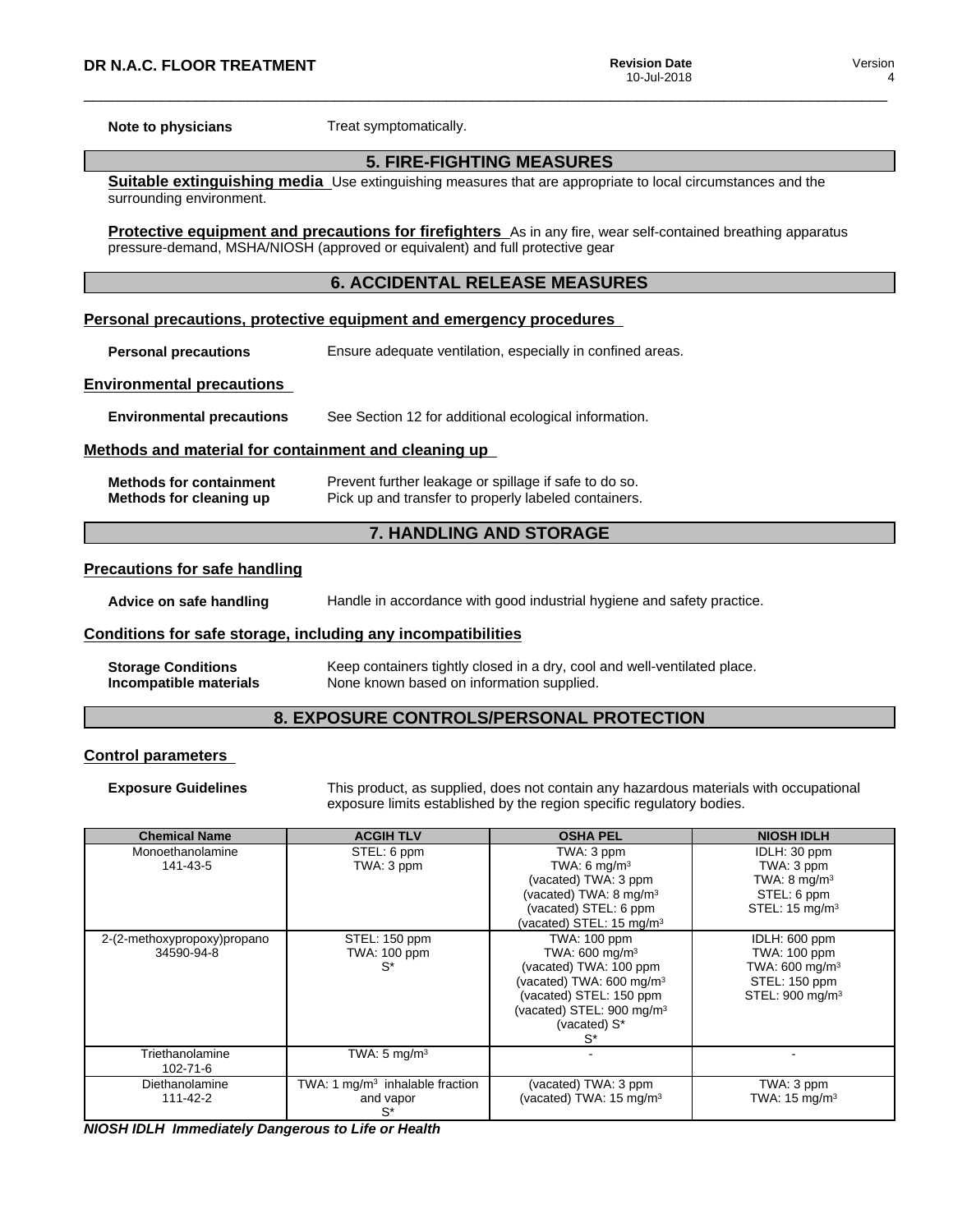| <b>Other Information</b>                                  | Vacated limits revoked by the Court of Appeals decision in AFL-CIO v. OSHA, 965 F.2d 962<br>(11th Cir., 1992).                                                                                                                                                                                                                                                                              |
|-----------------------------------------------------------|---------------------------------------------------------------------------------------------------------------------------------------------------------------------------------------------------------------------------------------------------------------------------------------------------------------------------------------------------------------------------------------------|
| Appropriate engineering controls                          |                                                                                                                                                                                                                                                                                                                                                                                             |
| <b>Engineering Controls</b>                               | Showers, Eyewash stations & Ventilation systems                                                                                                                                                                                                                                                                                                                                             |
|                                                           | Individual protection measures, such as personal protective equipment                                                                                                                                                                                                                                                                                                                       |
| <b>Eye/face protection</b>                                | No special technical protective measures are necessary.                                                                                                                                                                                                                                                                                                                                     |
| Skin and body protection<br><b>Respiratory protection</b> | No special technical protective measures are necessary.<br>If exposure limits are exceeded or irritation is experienced, NIOSH/MSHA approved<br>respiratory protection should be worn. Positive-pressure supplied air respirators may be<br>required for high airborne contaminant concentrations. Respiratory protection must be<br>provided in accordance with current local regulations. |
| <b>General Hygiene</b>                                    | Handle in accordance with good industrial hygiene and safety practice.                                                                                                                                                                                                                                                                                                                      |

# **9. PHYSICAL AND CHEMICAL PROPERTIES**

# **Information on basic physical and chemical properties**

| <b>Physical state</b> | Liauid                   |
|-----------------------|--------------------------|
| Appearance            | Clear                    |
| Color                 | Amber                    |
| Odor                  | Sweet                    |
| <b>Odor threshold</b> | No Information available |

| <b>Property</b>                   | Values                   | Remarks • Method |
|-----------------------------------|--------------------------|------------------|
| рH                                | $11.0 - 11.5$            |                  |
| <b>Specific Gravity</b>           | 1.01                     |                  |
| <b>Viscosity</b>                  | Water Thin               |                  |
| Melting point/freezing point      | No Information available |                  |
| <b>Flash point</b>                | Above 200°F              |                  |
| Boiling point / boiling range     | No Information available |                  |
| <b>Evaporation rate</b>           | Same as water            |                  |
| Flammability (solid, gas)         |                          |                  |
| <b>Flammability Limits in Air</b> |                          |                  |
| <b>Upper flammability limit:</b>  | No Information available |                  |
| Lower flammability limit:         | No Information available |                  |
| Vapor pressure                    | No Information available |                  |
| Vapor density                     | No Information available |                  |
| <b>Water solubility</b>           | Soluble in water         |                  |
| <b>Partition coefficient</b>      | No Information available |                  |
| <b>Autoignition temperature</b>   | No Information available |                  |
| <b>Decomposition temperature</b>  | No Information available |                  |
| Other Information                 |                          |                  |

# **Other Information**

| <b>Density Lbs/Gal</b> | 8.39 |
|------------------------|------|
| <b>VOC Content (%)</b> | 5.78 |

# **10. STABILITY AND REACTIVITY**

# **Reactivity**

No data available

**Possibility of Hazardous Reactions** None under normal processing.<br> **Conditions to avoid** Extremes of temperature and di **Hazardous Decomposition Products** None known based on information supplied.

**Stability** Stable under recommended storage conditions. **Conditions to avoid**<br> **Extremes of temperature and direct sunlight.**<br> **Incompatible materials**<br>
None known based on information supplied. None known based on information supplied.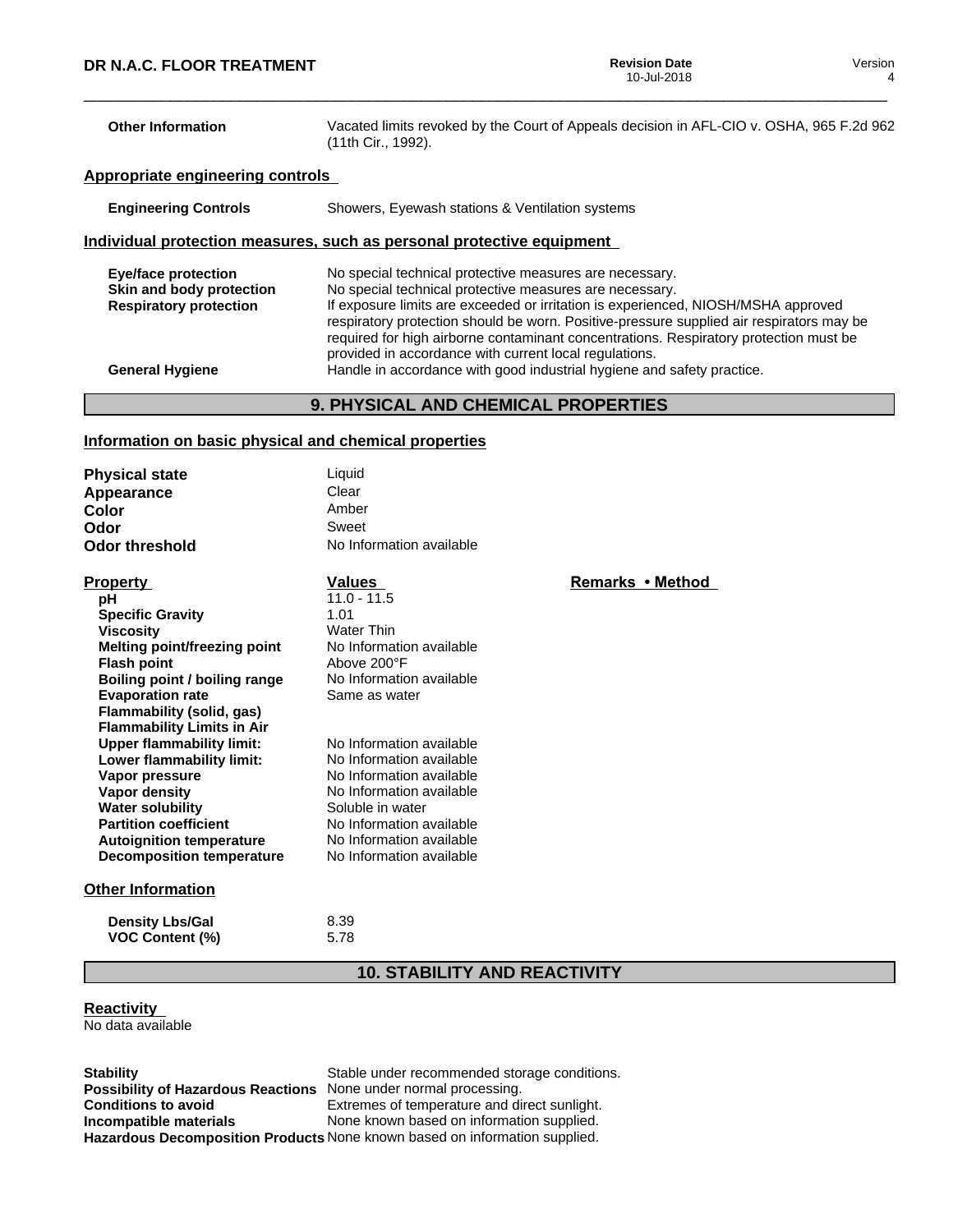# **11. TOXICOLOGICAL INFORMATION**

# **Information on likely routes of exposure**

| <b>Inhalation</b>   | No data available.           |
|---------------------|------------------------------|
| Eye contact         | Severely irritating to eyes. |
| <b>Skin Contact</b> | Irritating to skin.          |
| Ingestion           | May be harmful if swallowed. |

| <b>Chemical Name</b>        | Oral LD50                         | Dermal LD50                          | <b>Inhalation LC50</b> |
|-----------------------------|-----------------------------------|--------------------------------------|------------------------|
| Monoethanolamine            | $= 1720$ mg/kg (Rat)              | $= 1000$ mg/kg (Rabbit) = 1 mL/kg    |                        |
| 141-43-5                    |                                   | Rabbit)                              |                        |
| 2-(2-methoxypropoxy)propano | $= 5400 \mu L/kg$ (Rat)           | $= 9500$ mg/kg (Rabbit) = 10 mL/kg   |                        |
| 34590-94-8                  |                                   | Rabbit)                              |                        |
| Triethanolamine             | $= 4190$ mg/kg (Rat)              | $>$ 20 mL/kg (Rabbit) $>$ 16 mL/kg ( |                        |
| $102 - 71 - 6$              |                                   | Rat                                  |                        |
| Diethanolamine              | $= 780$ mg/kg (Rat) = 620 µL/kg ( | $= 11.9$ mL/kg (Rabbit) = 7640       |                        |
| 111-42-2                    | Rat )                             | µL/kg (Rabbit)                       |                        |

# **Information on toxicological effects**

**Symptoms** No Information available.

# **Delayed and immediate effects as well as chronic effects from short and long-term exposure**

| Sensitization          |
|------------------------|
| Germ cell mutagenicity |
| Carcinogenicitv        |

**No Information available.** No Information available. The table below indicates whether each agency has listed any ingredient as a carcinogen.

| <b>Chemical Name</b>        | <b>ACGIH</b> | <b>IARC</b> | <b>NTP</b> | <b>OSHA</b> |
|-----------------------------|--------------|-------------|------------|-------------|
| Triethanolamine<br>102-71-6 |              | Group 3     |            | -           |
| Diethanolamine<br>111-42-2  | А3           | Group 2B    |            |             |

*IARC (International Agency for Research on Cancer)*

*Group 3 -Not classifiable as a human carcinogen*

| <b>Reproductive toxicity</b>    | No Information available.                               |
|---------------------------------|---------------------------------------------------------|
| <b>STOT - single exposure</b>   | No Information available.                               |
| <b>STOT</b> - repeated exposure | No Information available.                               |
| <b>Target organ effects</b>     | Central nervous system, EYES, Respiratory system, Skin. |
| <b>Aspiration hazard</b>        | No Information available.                               |

#### **Numerical measures of toxicity - Product Information**

**Unknown Acute Toxicity** 0% of the mixture consists of ingredient(s) of unknown toxicity

**The following values are calculated based on chapter 3.1 of the GHS document**

# **12. ECOLOGICAL INFORMATION**

# **Ecotoxicity**

6.1% of the mixture consists of components(s) of unknown hazards to the aquatic environment

# **Persistence and degradability** No Information available.

**Bioaccumulation** No Information available.

| <b>Chemical Name</b>                      | <b>Partition coefficient</b> |
|-------------------------------------------|------------------------------|
| Monoethanolamine<br>141-43-5              | $-1.91$                      |
| 2-(2-methoxypropoxy)propano<br>34590-94-8 | $-0.064$                     |

Version 4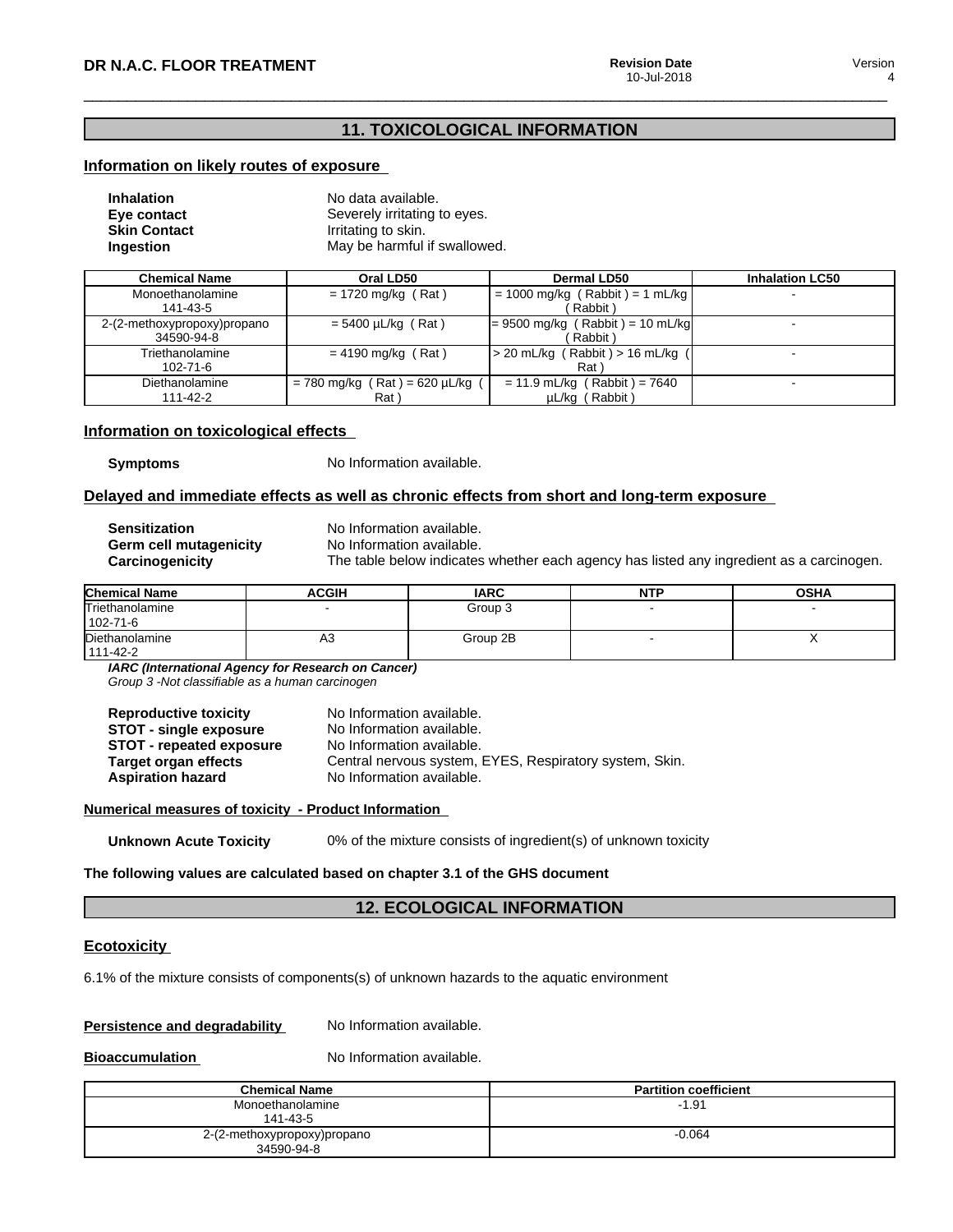Version 4

| Triethanolamine<br>$102 - 71 - 6$ | $-2.53$ |
|-----------------------------------|---------|
| Diethanolamine<br>111-42-2        | $-2.18$ |

**Other adverse effects** No Information available

# **13. DISPOSAL CONSIDERATIONS**

# **Waste treatment methods**

**Disposal of wastes** Disposal should be in accordance with applicable regional, national and local laws and regulations. **Contaminated packaging** Do not reuse container.

# **14. TRANSPORT INFORMATION**

**Note:** The basic description below is specific to the container size. This information is provided for at a glance DOT information. Please refer to the container and/or shipping papers for the appropriate shipping description before tendering this material for shipment. For additional information, please contact the distributor listed in section 1 of this SDS.

# **U.S. Department of Transportation (USDOT)**

| 4x1 Gallon Case              | Not regulated |
|------------------------------|---------------|
| Pails & Drums (<119 Gallons) | Not regulated |

|                           |          | <b>15. REGULATORY INFORMATION</b> |          |
|---------------------------|----------|-----------------------------------|----------|
| International Inventories |          |                                   |          |
| <b>TSCA</b>               | Complies | <b>DSL/NDSL</b>                   | Complies |

 *TSCA - United States Toxic Substances Control Act Section 8(b) Inventory DSL/NDSL - Canadian Domestic Substances List/Non-Domestic Substances List*

# **US Federal Regulations**

# **SARA 313**

Section 313 of Title III of the Superfund Amendments and Reauthorization Act of 1986 (SARA). This product contains a chemical or chemicals which are subject to the reporting requirements of the Act and Title 40 of the Code of Federal Regulations, Part 372

| <b>Chemical Name</b>                     | <b>SARA 313 - Threshold Values %</b> |  |
|------------------------------------------|--------------------------------------|--|
| 2-(2-methoxypropoxy)propano - 34590-94-8 | 1.0                                  |  |
|                                          |                                      |  |
| <b>SARA 311/312 Hazard Categories</b>    |                                      |  |
| Acute health hazard                      | No                                   |  |
| <b>Chronic Health Hazard</b>             | No                                   |  |
| <b>Fire hazard</b>                       | No                                   |  |
| <b>Reactive Hazard</b>                   | No                                   |  |
| Sudden release of pressure hazard        | No                                   |  |

# **CWA (Clean WaterAct)**

This product does not contain any substances regulated as pollutants pursuant to the Clean Water Act (40 CFR 122.21 and 40 CFR 122.42)

# **CERCLA**

This material, as supplied, does not contain any substances regulated as hazardous substances under the Comprehensive Environmental Response Compensation and Liability Act (CERCLA) (40 CFR 302) or the Superfund Amendments and